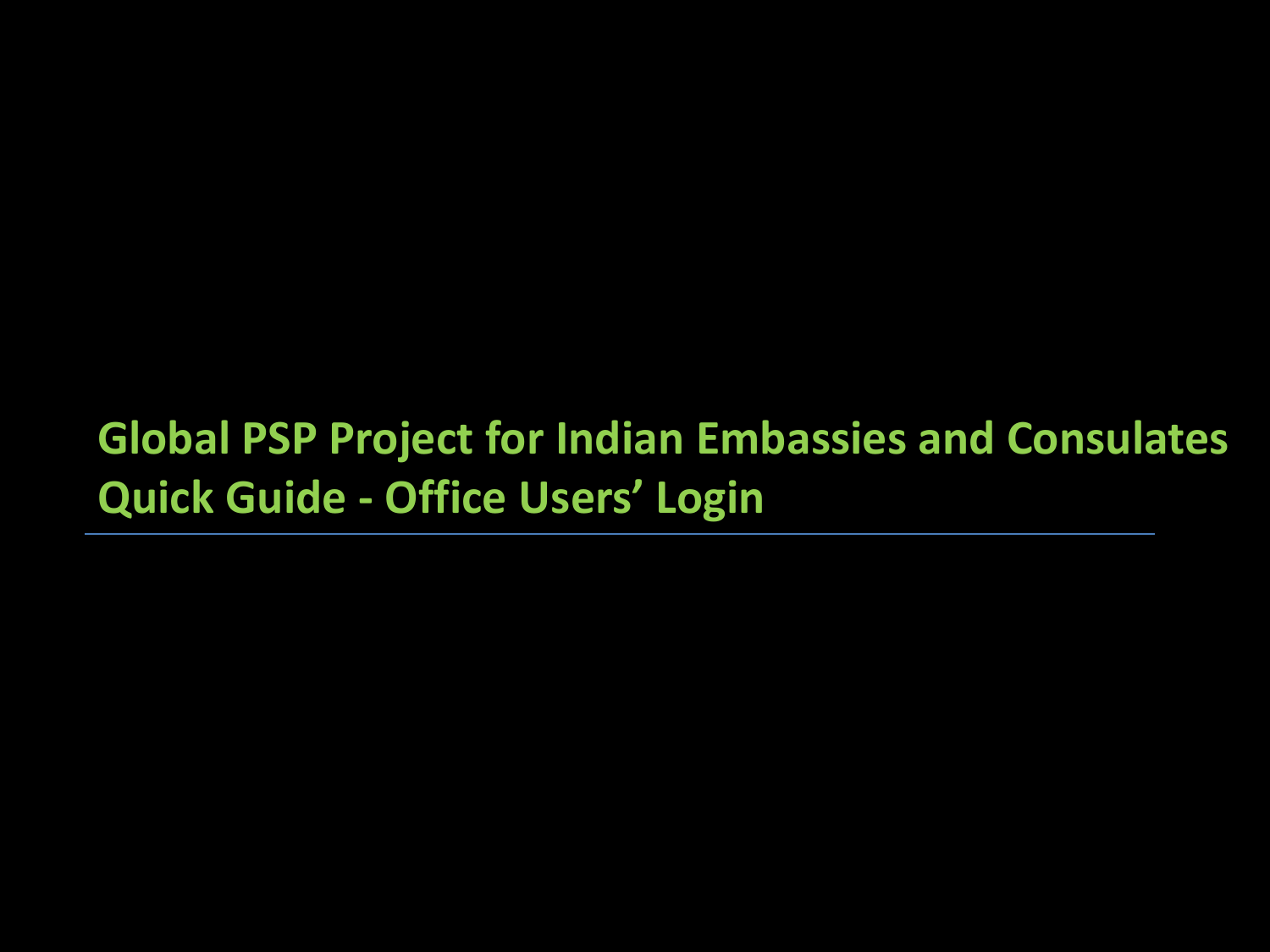# **Login Using System-Generated (First Time Login) Password**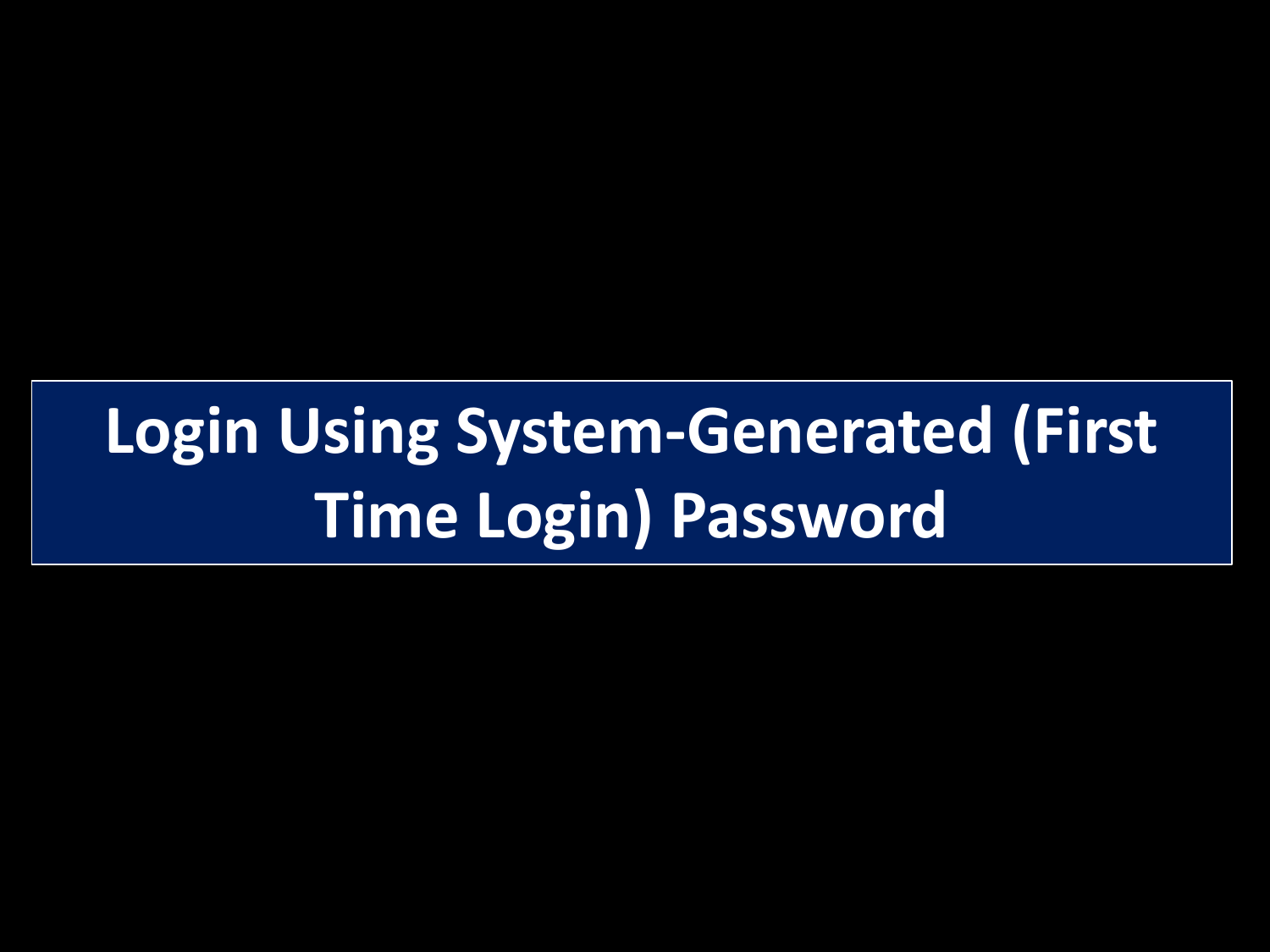#### **Login Using System-Generated Password**

- **1. Visit Global PSP Office Portal (https://embassy.passportindia.gov.in)**
- **2. Enter User ID**
- **3. Press Submit button**



**Global Passport Seva at Indian Embassies and Consulates Consular, Passport & Visa Division** Ministry of External Affairs, Government of India



| <b>User Login</b>                             |          |  |  |  |  |
|-----------------------------------------------|----------|--|--|--|--|
| Enter the details to Login                    |          |  |  |  |  |
| Fields marked with asterisk(*) are mandatory. |          |  |  |  |  |
|                                               |          |  |  |  |  |
| User $ID^*$                                   | TRNPR017 |  |  |  |  |
| <b>Submit</b>                                 |          |  |  |  |  |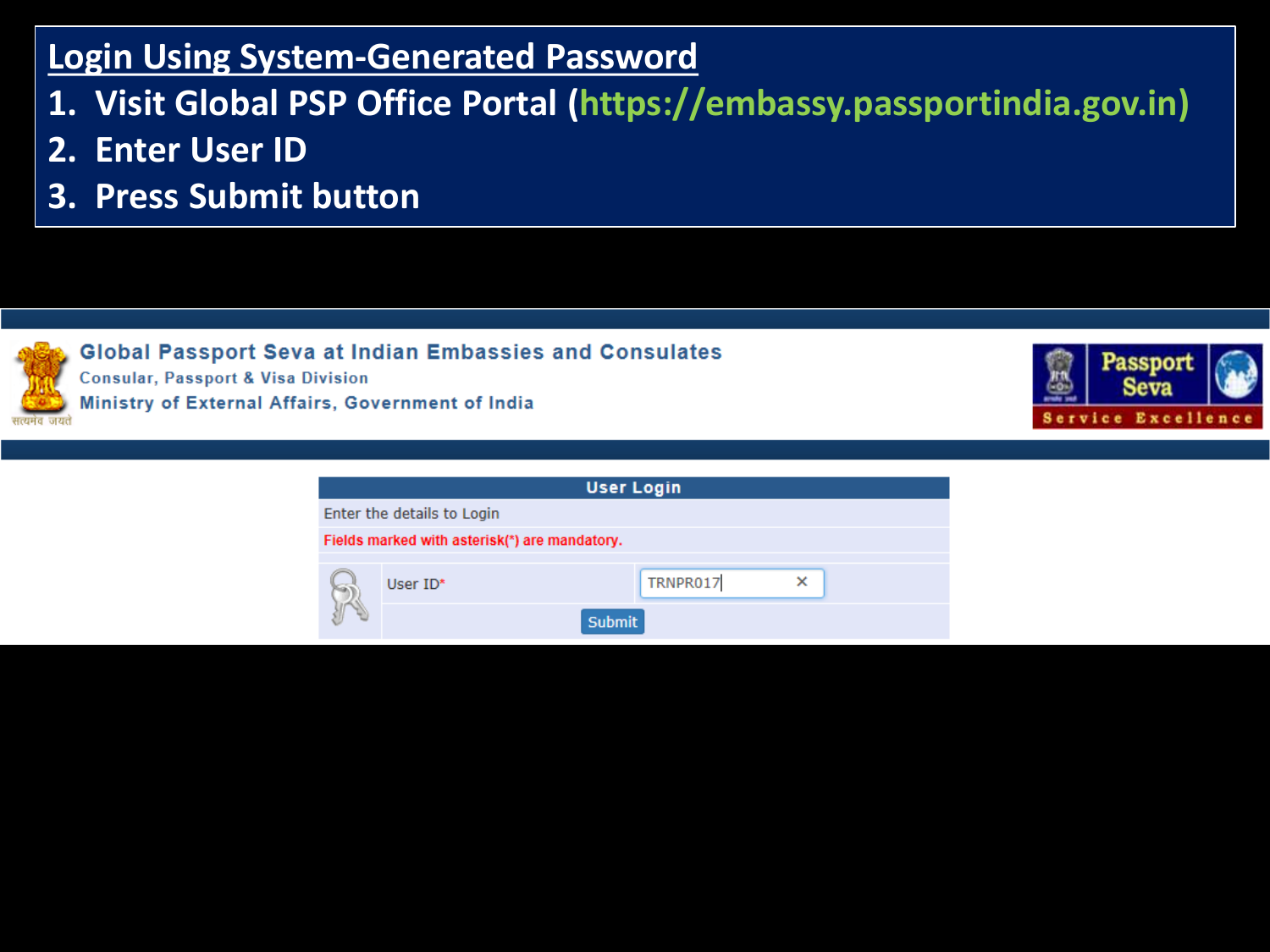#### **Login Using System-Generated Password** *(continued..)*

- **1. Enter system-generated password received through Email**
- **2. Enter characters displayed in the CAPTCHA image**
- **3. Press Submit button**

| <b>User Login</b>             |                                                                                               |
|-------------------------------|-----------------------------------------------------------------------------------------------|
| Enter Password to Login       |                                                                                               |
| User $ID^*$                   | TRNPR017                                                                                      |
| Password*                     |                                                                                               |
| Please Enter the Charcters: * | <b>Characters are case sensitive</b><br>88YKU6<br>Change the picture displayed<br>88YKU6<br>× |
| <b>Submit</b>                 |                                                                                               |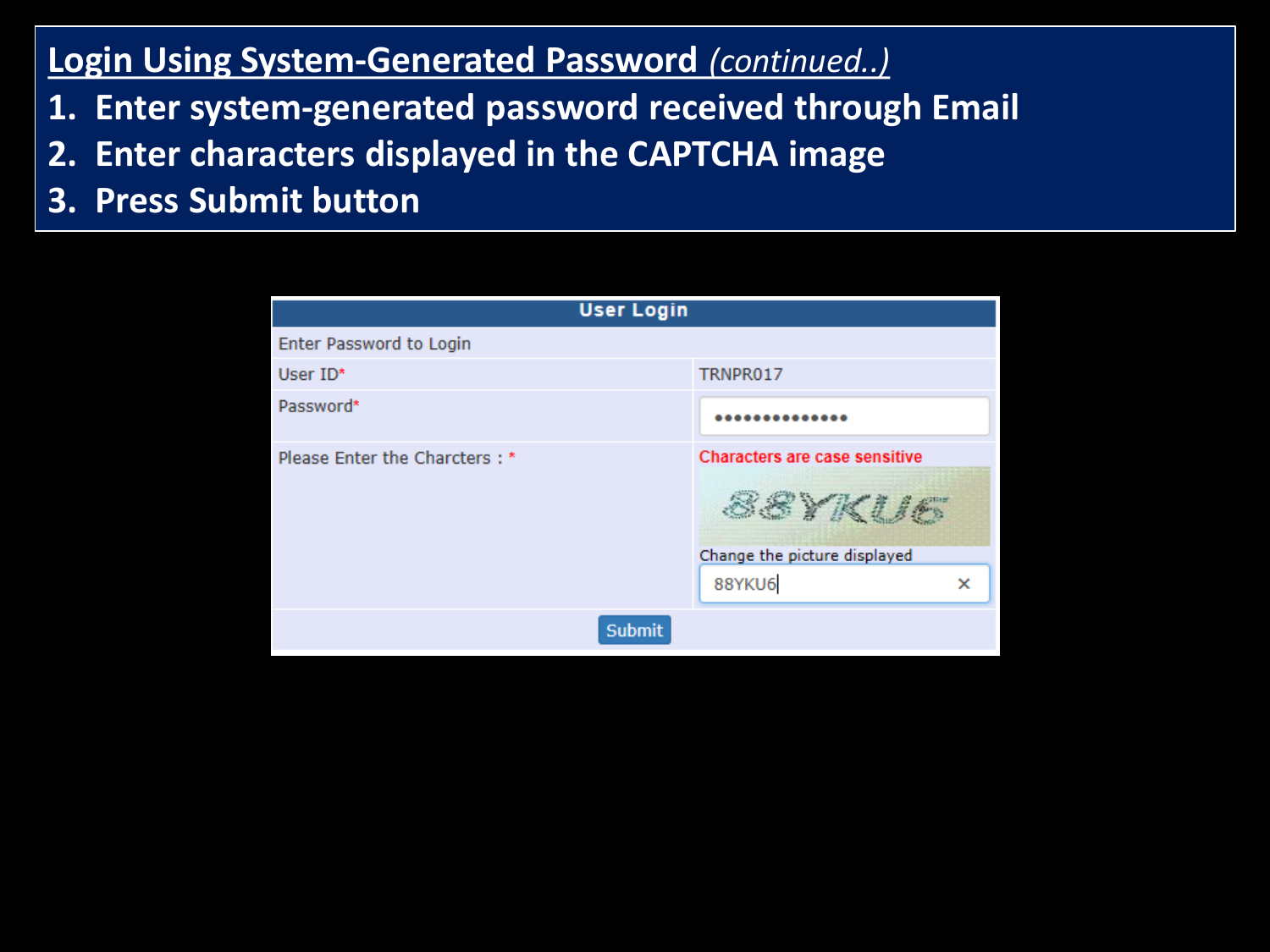#### **Login Using System-Generated Password** *(continued..)*

- **1. Enter the new Password (required to be entered twice)**
- **2. Choose a Hint Question from the drop-down menu**
- **3. Enter the answer for the Hint Question (case sensitive). This will be useful to reset the password in case you forget the same.**
- **4. Enter the characters displayed in the CAPTCHA image**
- **5. Press Change Password button.**

|                               | <b>Change Password</b>                                                                             |
|-------------------------------|----------------------------------------------------------------------------------------------------|
| Change Password               | <b>HELP</b>                                                                                        |
| User Name*                    | TRNPR017                                                                                           |
| New Password*                 |                                                                                                    |
| Confirm New Password*         |                                                                                                    |
| Hint Question*                | <b>Birth City</b><br>v                                                                             |
| Hint Answer*                  |                                                                                                    |
| Please enter the characters * | <b>Characters are case sensitive</b><br>Show Blog & Com<br>Change the picture displayed<br>6E<br>× |
| Change Password               | <b>Back</b>                                                                                        |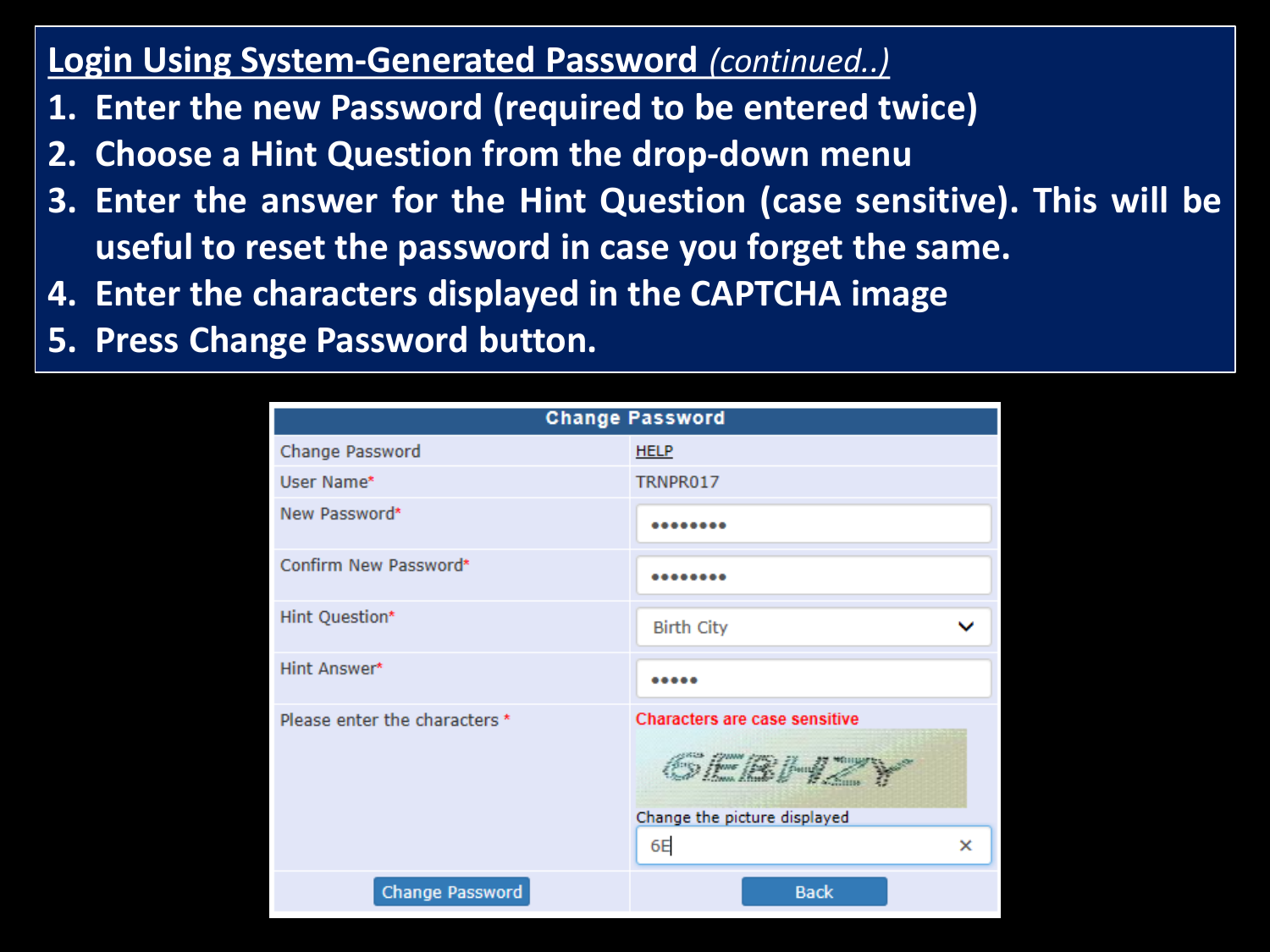**Login Using System-Generated Password** *(continued..)*

- **1. Credential Updated Successfully message appears after successful validation of entered inputs.**
- **2. Login using the newly reset password by clicking the 'Click Here to Login' link. Alternatively, you may re-type the Global PSP Office Portal (https://embassy.passportindia.gov.in) and login using the User ID and newly generated password**

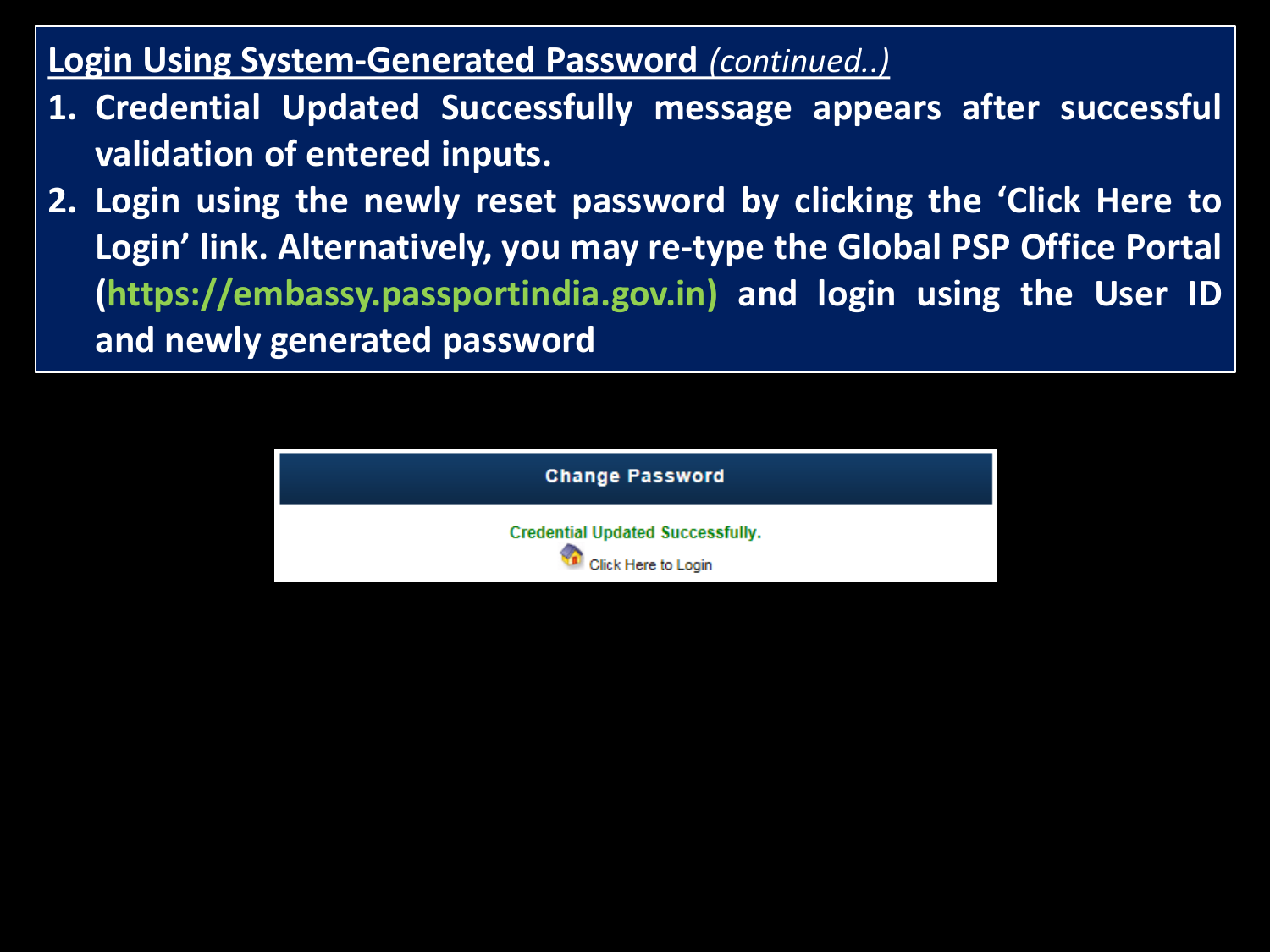### **Login Using Self-Generated Password**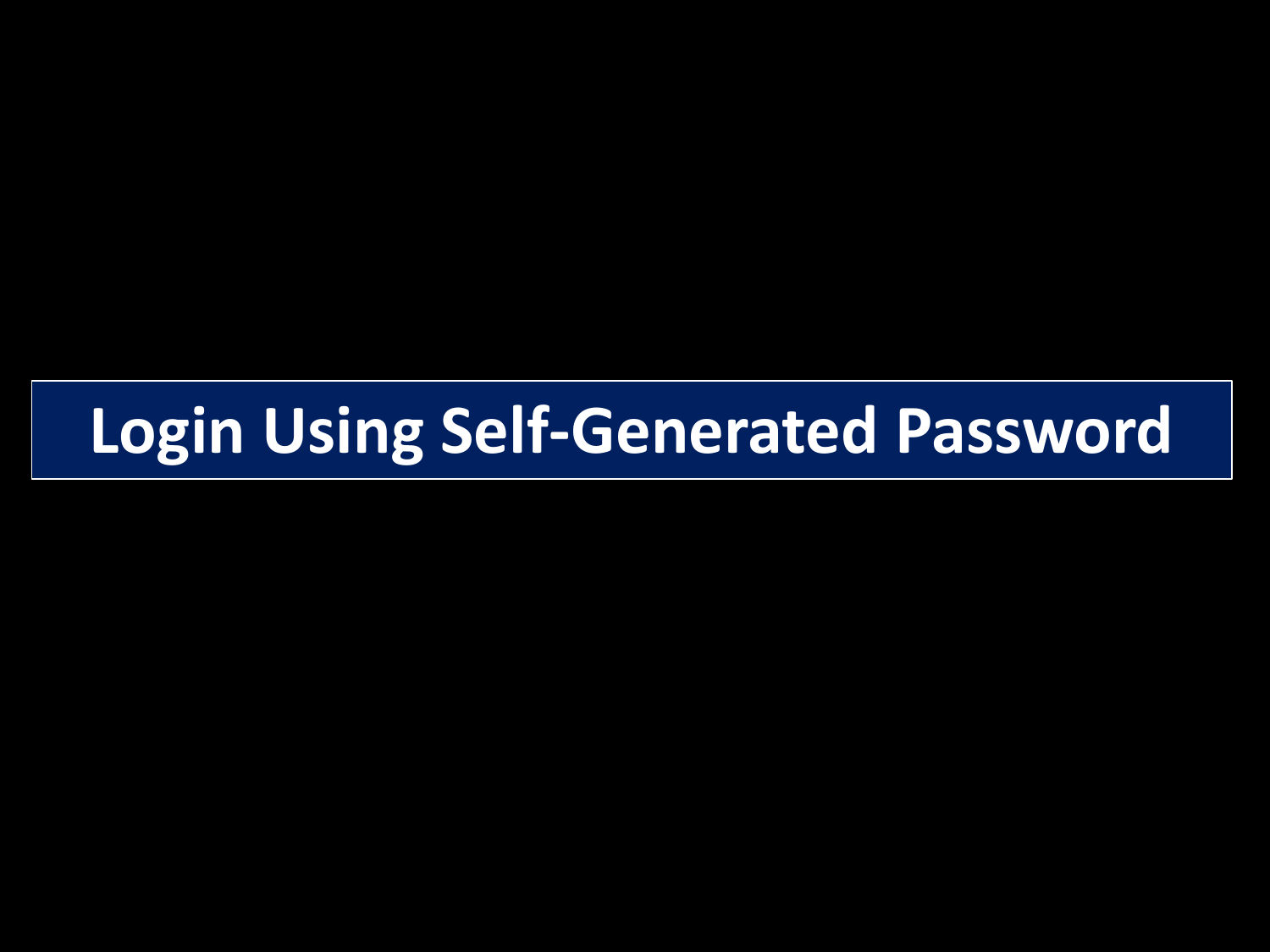#### **Login Using Self-Generated Password**

- **1. Visit Global PSP Office Portal (https://embassy.passportindia.gov.in)**
- **2. Enter User ID**
- **3. Press Submit button**

**Global Passport Seva at Indian Embassies and Consulates Consular, Passport & Visa Division** Ministry of External Affairs, Government of India



| <b>User Login</b>                             |             |          |   |  |  |
|-----------------------------------------------|-------------|----------|---|--|--|
| Enter the details to Login                    |             |          |   |  |  |
| Fields marked with asterisk(*) are mandatory. |             |          |   |  |  |
|                                               |             |          |   |  |  |
| G                                             | User $ID^*$ | TRNEO001 | × |  |  |
| Submit                                        |             |          |   |  |  |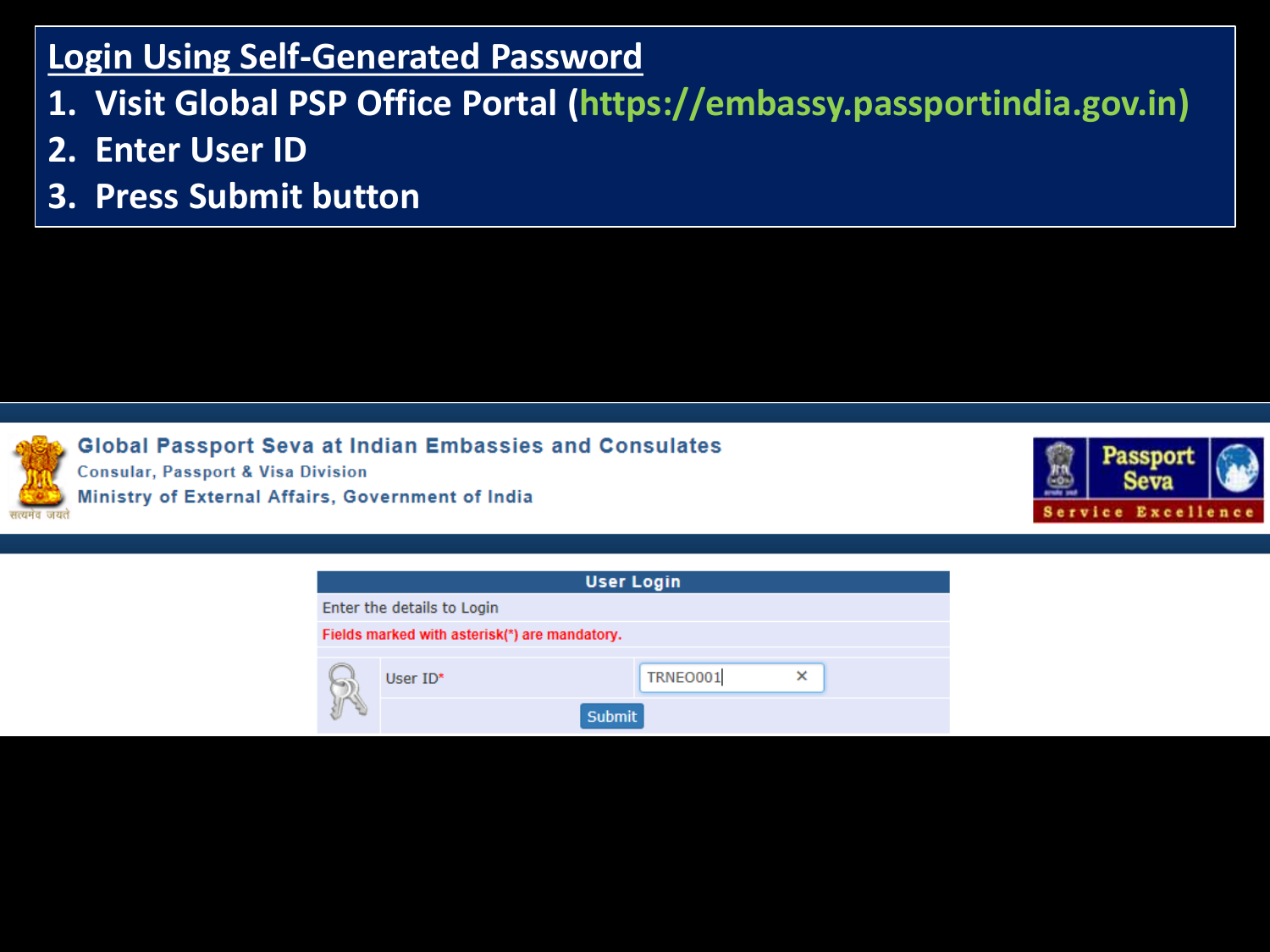#### **Login Using Self-Generated Password** *(continued..)*

- **1. Choose User Role for login from the drop down menu**
- **2. Press the Submit button displayed below the chosen User Role**

| <b>User Login</b>                             |                  |  |  |  |
|-----------------------------------------------|------------------|--|--|--|
| Enter the details to Login                    |                  |  |  |  |
| Fields marked with asterisk(*) are mandatory. |                  |  |  |  |
| User ID*                                      | TRNEO001         |  |  |  |
| <b>Submit</b>                                 |                  |  |  |  |
|                                               | <b>User Role</b> |  |  |  |
| <b>Please Select Role</b>                     |                  |  |  |  |
|                                               |                  |  |  |  |
| User Role*                                    | EO<br>v          |  |  |  |
| <b>Submit</b>                                 |                  |  |  |  |
|                                               |                  |  |  |  |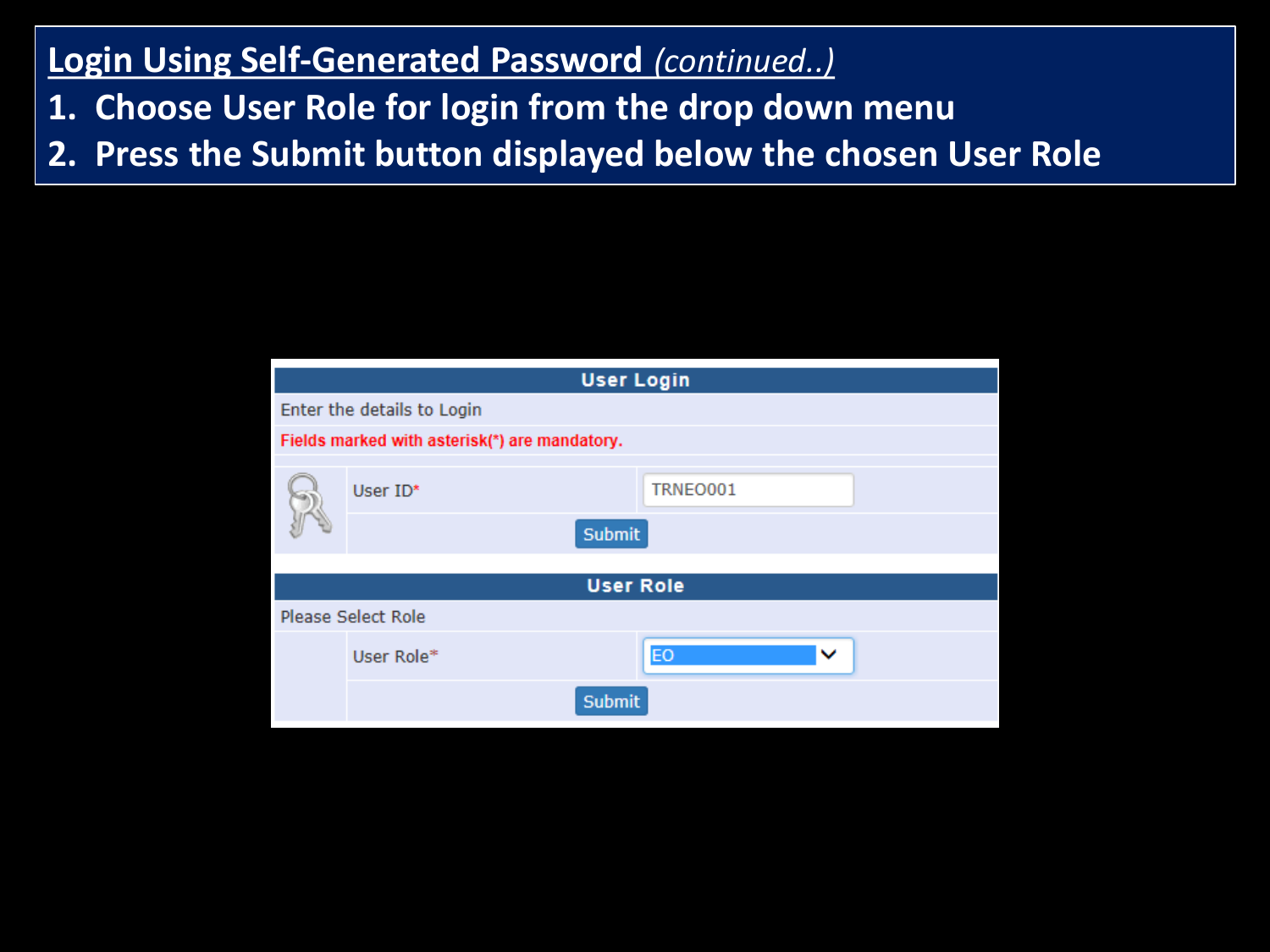#### **Login Using Self-Generated Password** *(continued..)*

- **1. Enter the Password**
- **2. Check your User Grid and enter the values for the three alphabets displayed on the screen**
- **3. Enter the characters displayed in the CAPTCHA image**
- **4. Press Submit button**

| <b>User Login</b>            |                                                                                                      |  |  |  |
|------------------------------|------------------------------------------------------------------------------------------------------|--|--|--|
| Enter Password to Login      |                                                                                                      |  |  |  |
| User ID*                     | TRNEO001                                                                                             |  |  |  |
| Password*                    |                                                                                                      |  |  |  |
| Please Enter the Values *    | For each coordinate listed below, find the<br>value on the grid<br>F<br>I<br>O<br><br><br>           |  |  |  |
| Please enter the characters* | <b>Characters are case sensitive</b><br>XXRXMZ<br>Change the picture displayed<br><b>XXRXMZ</b><br>× |  |  |  |
|                              | <b>Submit</b>                                                                                        |  |  |  |
| <b>Unlock Login Password</b> | <b>Forgot Login Password</b>                                                                         |  |  |  |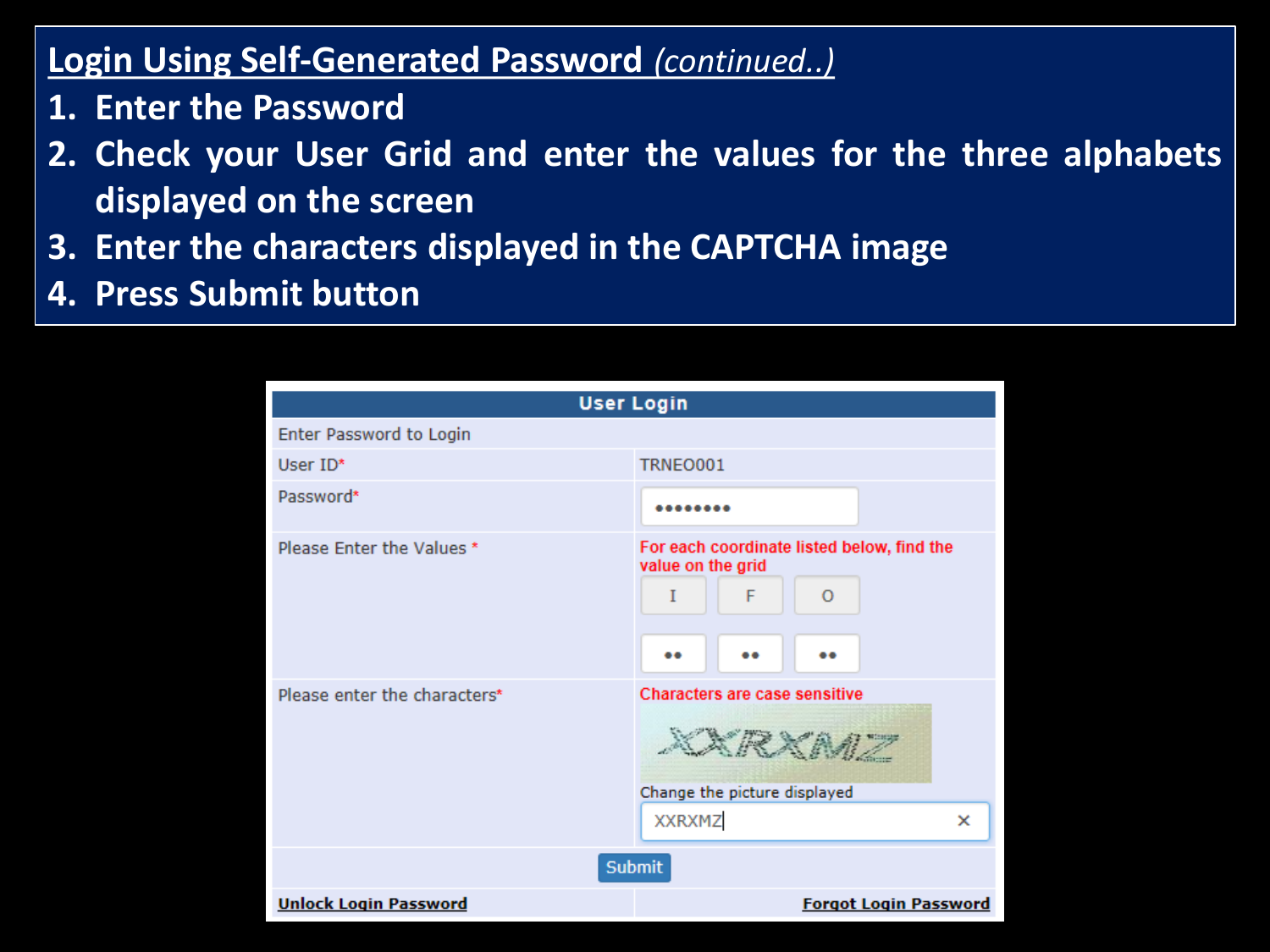#### **Login Using Self-Generated Password** *(continued..)*

**1. Application screens applicable for the chosen role will appear after Successful Authentication of User's Password, Grid Values and CAPTCHA image**

|                                                                                                                                                                                                               |                                                        |                                                        | Welcome: TRNEO001 Last Login Time: 05/10/2018 12:31:18 Credential Expires: 06/11/2018 07:25:23 |                                | <b>Contact Us Logou</b> |
|---------------------------------------------------------------------------------------------------------------------------------------------------------------------------------------------------------------|--------------------------------------------------------|--------------------------------------------------------|------------------------------------------------------------------------------------------------|--------------------------------|-------------------------|
| <b>Manage User Profile</b><br>Process Enrolment Worklist ~<br><b>Enter New Application</b><br><b>Retrieve Part-entered Application</b><br><b>Reprint Pending Receipts/Letter</b><br><b>Search Application</b> | <b>ENROLMENT WORKLIST</b>                              |                                                        | <b>ARN/FILE NUMBER</b>                                                                         | <b>ENTER ARN / FILE NUMBER</b> | Search                  |
|                                                                                                                                                                                                               | <b>POOLED WORKLIST</b>                                 |                                                        |                                                                                                |                                |                         |
|                                                                                                                                                                                                               | <b>Filter By Service Type:</b>                         | $\circledcirc$ ALL $\bigcirc$ FRESH $\bigcirc$ REISSUE |                                                                                                |                                |                         |
|                                                                                                                                                                                                               | One item found.1<br><b>SELECT</b>                      | <b>ARN / FILE NUMBER</b>                               | <b>APPLICANT NAME</b>                                                                          | <b>SERVICE TYPE</b>            | <b>SCHEME TYPE</b>      |
|                                                                                                                                                                                                               | UK2064111417218<br>О                                   |                                                        | <b>VIKAS JAIN</b>                                                                              | <b>FRESH</b>                   | <b>NORMAL</b>           |
|                                                                                                                                                                                                               | <b>CLAIMED WORKLIST</b>                                |                                                        | Claim<br><b>Print OSP Letter</b>                                                               |                                |                         |
|                                                                                                                                                                                                               | 2 items found, displaying all items.1<br><b>SELECT</b> | <b>ARN / FILE NUMBER</b>                               | <b>APPLICANT NAME</b>                                                                          | <b>SERVICE TYPE</b>            | <b>SCHEME TYPE</b>      |
|                                                                                                                                                                                                               | O                                                      | UK2074111421218                                        | <b>SUBESH YADAV</b>                                                                            | <b>REISSUE</b>                 | <b>TATKAAL</b>          |
|                                                                                                                                                                                                               | O                                                      | 18-2040000075                                          | <b>HRISHIKESH SHIRODKAR</b>                                                                    | <b>REISSUE</b>                 | <b>NORMAL</b>           |
|                                                                                                                                                                                                               |                                                        |                                                        | Unclaim<br>Work On<br><b>Print OSP Letter</b><br>Refresh                                       |                                |                         |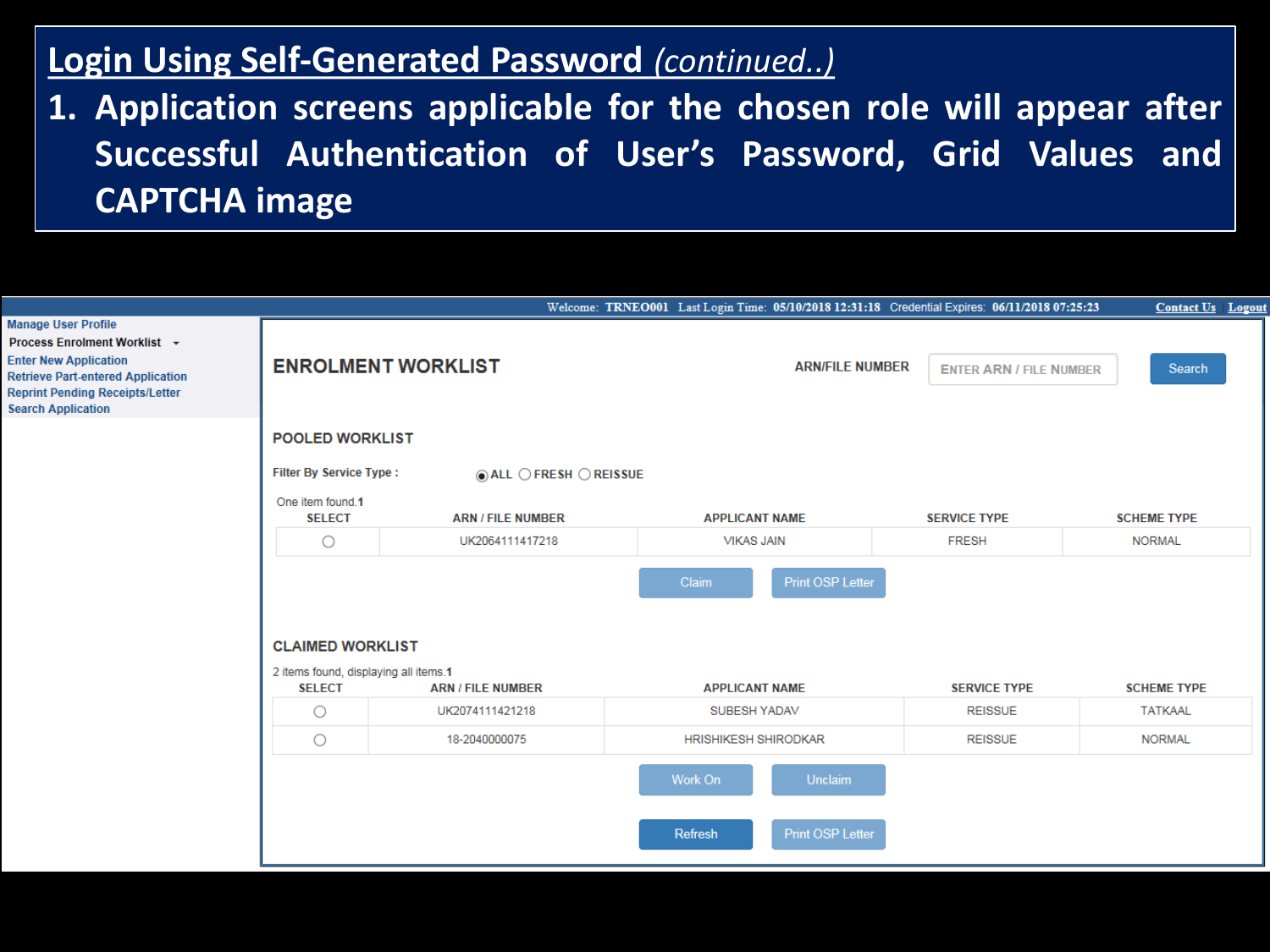## **Unlock Account / Forgot Password**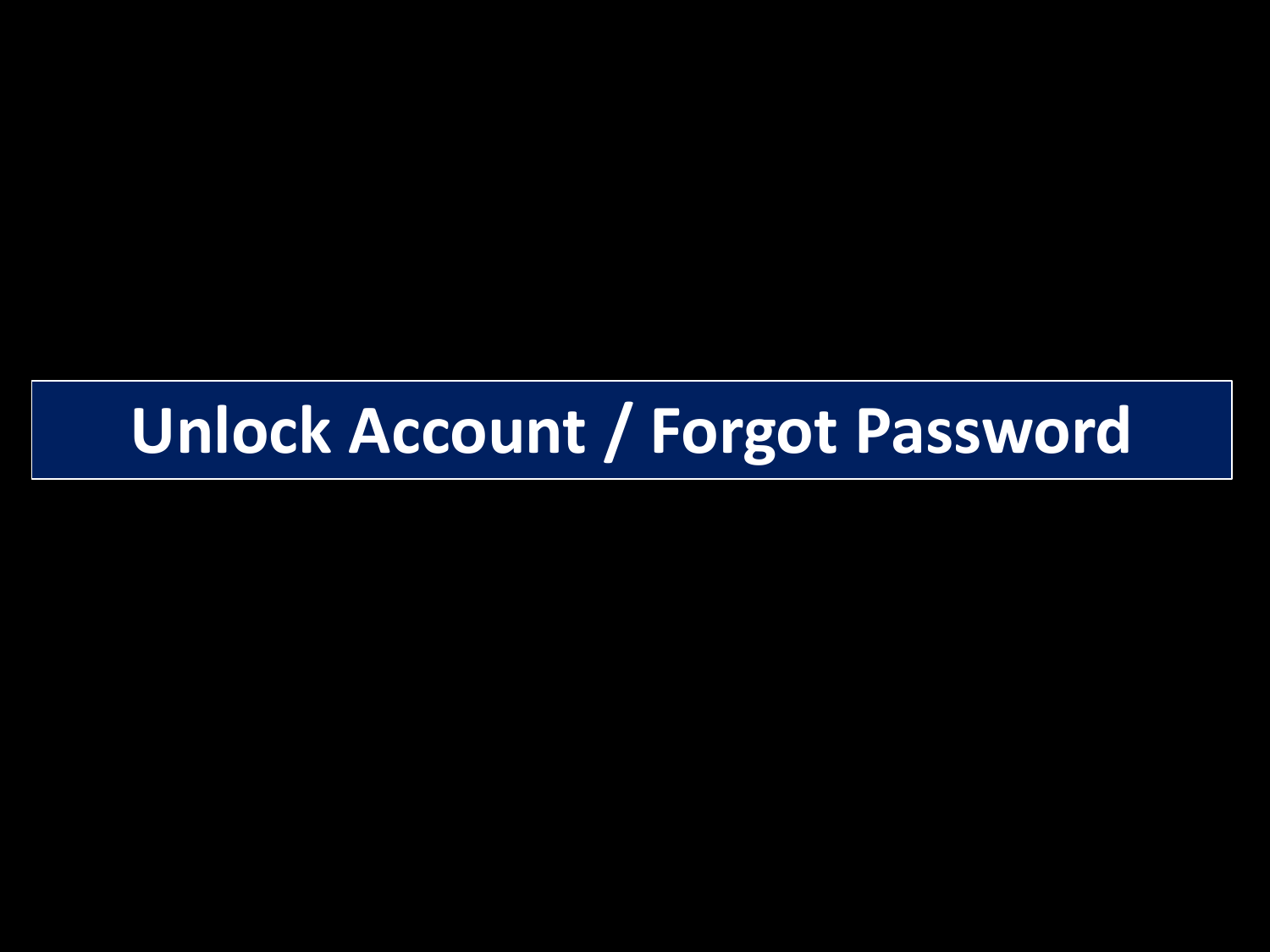#### **Unlock Account / Forgot Password**

- **1. Visit Global PSP Office Portal (https://embassy.passportindia.gov.in)**
- **2. Enter User ID**
- **3. Press Submit button**
- **4. Choose User Role**
- **5. Press Submit Button**



**Global Passport Seva at Indian Embassies and Consulates Consular, Passport & Visa Division** 

Ministry of External Affairs, Government of India



|                  | <b>User Login</b>                             |                 |  |  |  |  |
|------------------|-----------------------------------------------|-----------------|--|--|--|--|
|                  | Enter the details to Login                    |                 |  |  |  |  |
|                  | Fields marked with asterisk(*) are mandatory. |                 |  |  |  |  |
|                  | User $ID^*$                                   | TRNPR017        |  |  |  |  |
|                  | <b>Submit</b>                                 |                 |  |  |  |  |
| <b>User Role</b> |                                               |                 |  |  |  |  |
|                  | <b>Please Select Role</b>                     |                 |  |  |  |  |
|                  | User Role*                                    | QCOperator<br>ີ |  |  |  |  |
|                  |                                               |                 |  |  |  |  |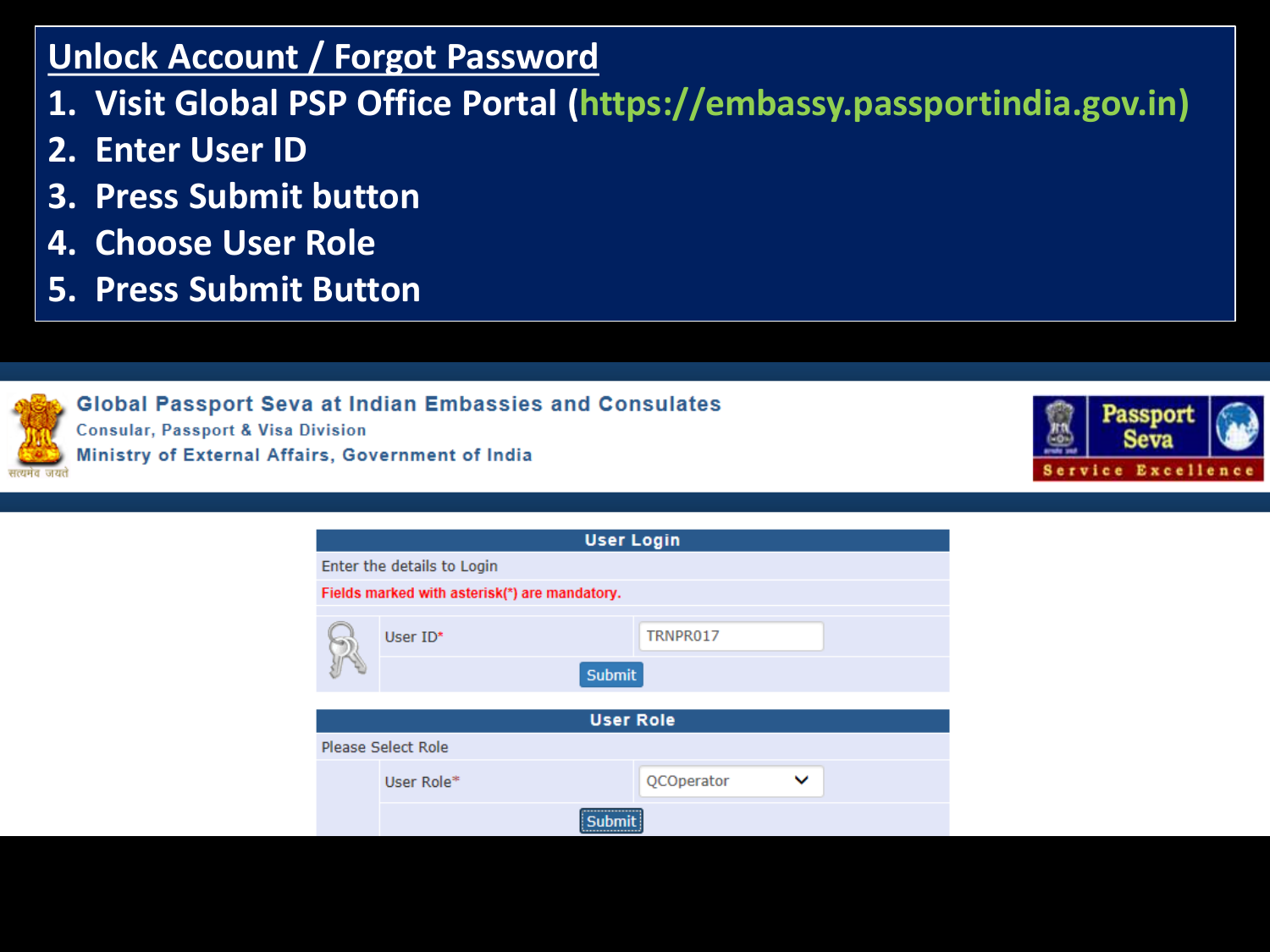#### **Unlock Account / Forgot Password** *(continued..)* **1. Click on "Unlock Account" if User Account is Locked OR Click on "Forgot Login Password" if you have forgotten your password**

| <b>User Login</b>            |                                                                           |  |  |  |
|------------------------------|---------------------------------------------------------------------------|--|--|--|
| Enter Password to Login      |                                                                           |  |  |  |
| User $ID^*$                  | MISE06                                                                    |  |  |  |
| Password*                    |                                                                           |  |  |  |
| Please Enter the Values *    | For each coordinate listed below, find the<br>value on the grid<br>N<br>D |  |  |  |
| Please enter the characters* | Characters are case sensitive<br>WAIAU<br>Change the picture displayed    |  |  |  |
| <b>Submit</b>                |                                                                           |  |  |  |
| <b>Unlock Account</b>        | <b>Forgot Login Password</b>                                              |  |  |  |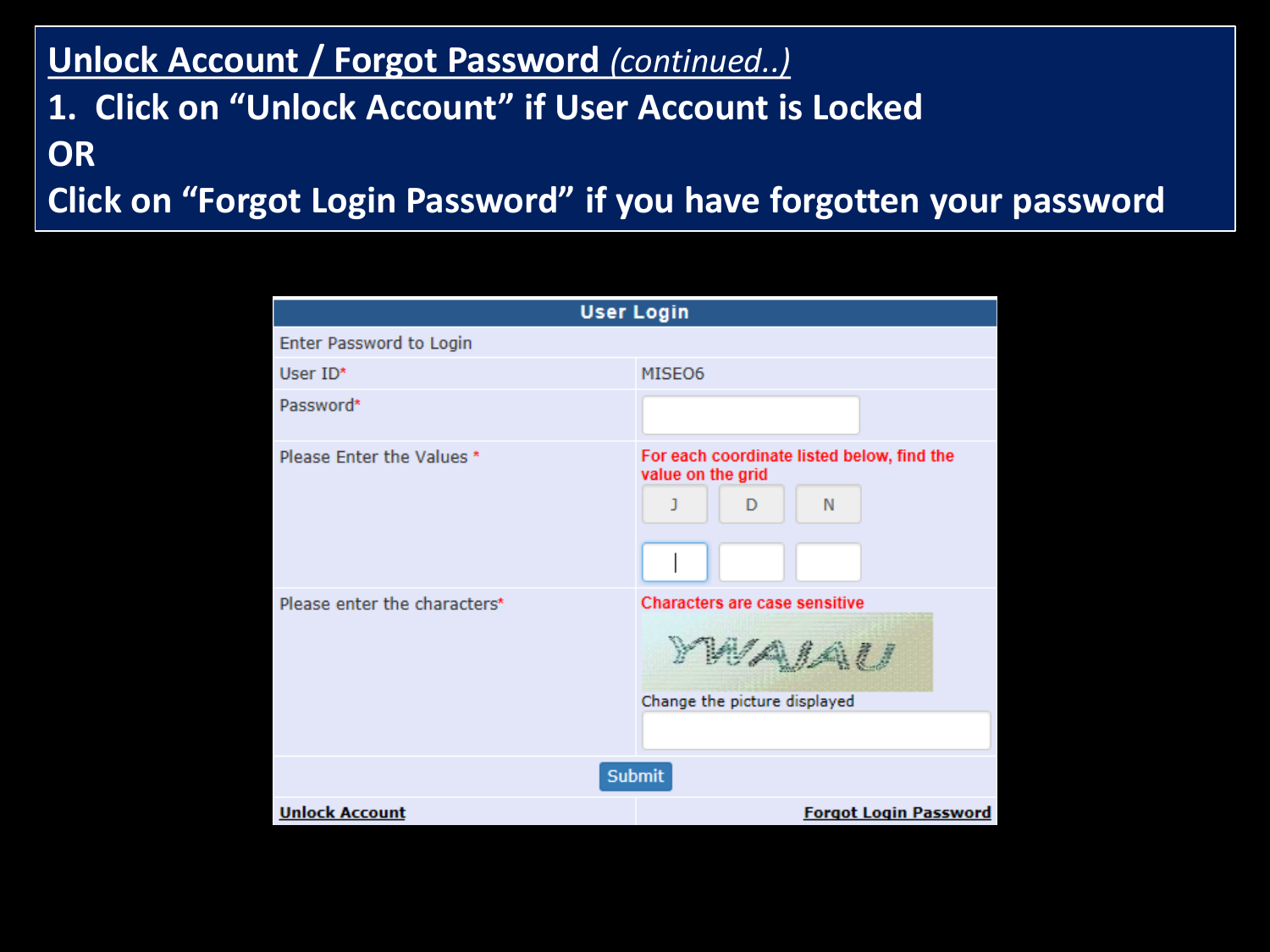#### **Unlock Account / Forgot Password** *(continued..)*

- **1. Unlock Account Case:**
	- **a. Click Continue after verifying the Login ID**
	- **b. Enter the Answer to Hint Question, Grid Values and characters displayed in the CAPTCHA image**
	- **c. Press Unlock button**

| <b>Unlock Account</b>                      |                                                | <b>Unlock Account</b>                      |                                                    |                                                                                |                                                            |
|--------------------------------------------|------------------------------------------------|--------------------------------------------|----------------------------------------------------|--------------------------------------------------------------------------------|------------------------------------------------------------|
| <b>Enter the Details to Unlock Account</b> |                                                | <b>Enter the Details to Unlock Account</b> |                                                    |                                                                                |                                                            |
|                                            | Fields marked with asterisk (*) are mandatory. |                                            | Fields marked with asterisk (*) are mandatory.     |                                                                                |                                                            |
| Login ID*                                  | MISE06                                         | <b>Entered login Id.</b>                   |                                                    |                                                                                |                                                            |
|                                            | <b>Back</b><br>Continue                        | Home                                       | Login ID*                                          | MISE06                                                                         | <b>Entered login</b><br>Id.                                |
|                                            |                                                |                                            | <b>Hint Question*</b>                              | Colour                                                                         | <b>Hint Question</b><br>you specified                      |
|                                            |                                                |                                            | <b>Hint Answer*</b>                                |                                                                                | <b>Please enter</b><br>the hint answer<br>(case sensitive) |
|                                            |                                                |                                            | <b>Please enter the</b><br>Values *                | For each coordinate listed below, find the<br>value on the grid<br>D<br>A      |                                                            |
|                                            |                                                |                                            | <b>Please enter the</b><br>characters <sup>*</sup> | <b>Characters are case sensitive</b><br>EDWPHM<br>Change the picture displayed |                                                            |
|                                            |                                                |                                            | <b>Unlock</b>                                      | <b>Back</b>                                                                    | Home                                                       |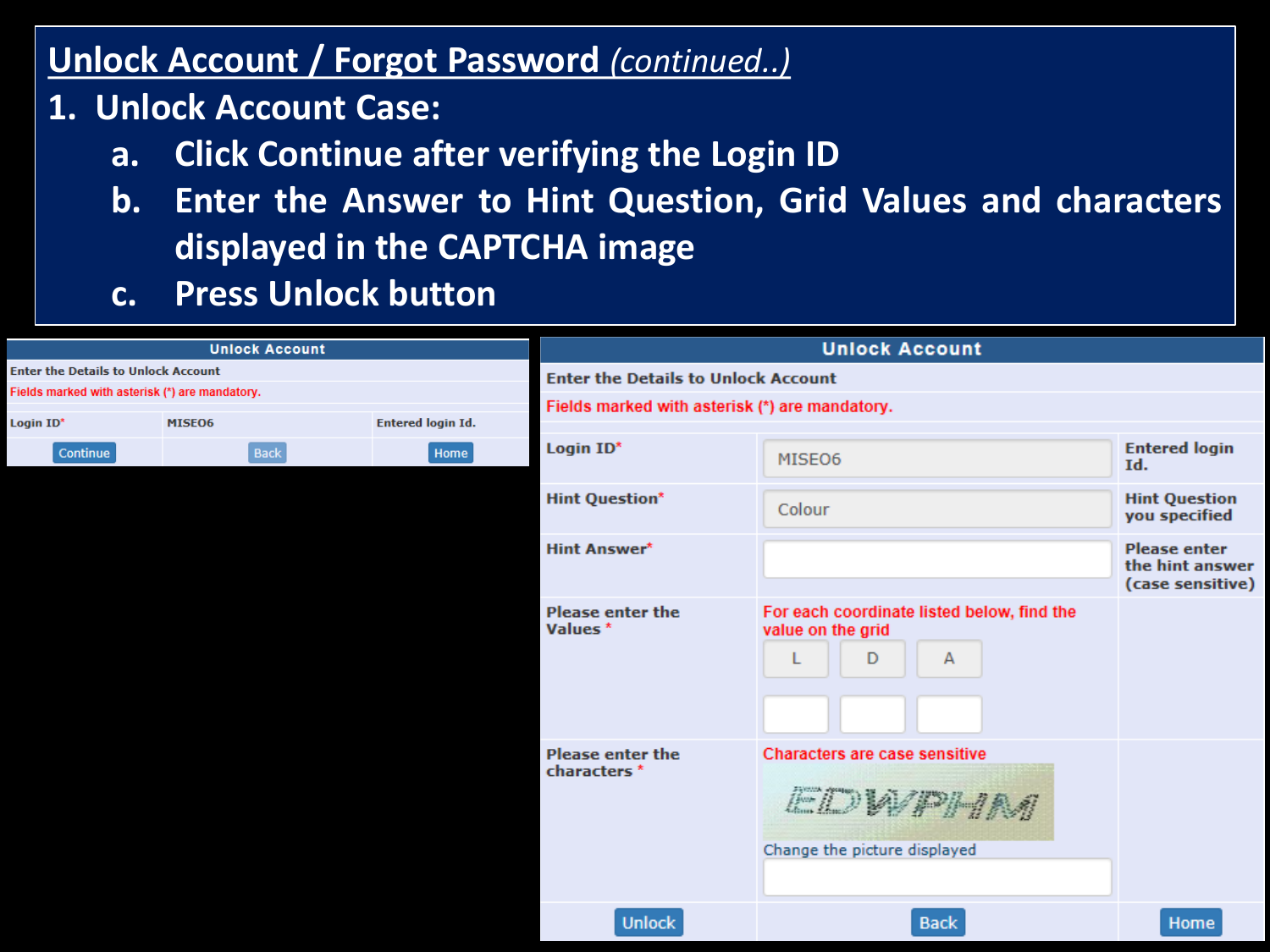#### **Unlock Account / Forgot Password** *(continued..)*

- **1. Forgot Login Password Case**
	- **a. Click Continue after verifying the Login ID**
	- **b. Enter the Answer to Hint Question, Grid Values and characters displayed in the CAPTCHA image**
	- **c. Press Unlock button**

| <b>Forgot Login Password</b>                   |             | <b>Forgot Login Password</b>               |                                                |                                                                 |                                       |  |
|------------------------------------------------|-------------|--------------------------------------------|------------------------------------------------|-----------------------------------------------------------------|---------------------------------------|--|
| <b>Enter the Details to Reset Password</b>     |             | <b>Enter the Details to Reset Password</b> |                                                |                                                                 |                                       |  |
| Fields marked with asterisk (*) are mandatory. |             |                                            | Fields marked with asterisk (*) are mandatory. |                                                                 |                                       |  |
| Login ID*                                      | MISE06      | <b>Entered login Id.</b>                   | Login ID*                                      | MISE06                                                          | <b>Entered login</b><br>Id.           |  |
| Continue                                       | <b>Back</b> | Home                                       | <b>Hint Question*</b>                          | Colour                                                          | <b>Hint Question</b><br>you specified |  |
|                                                |             |                                            | <b>Hint Answer*</b>                            |                                                                 | <b>Please enter</b><br>the hint       |  |
|                                                |             |                                            |                                                |                                                                 | answer (case<br>sensitive)            |  |
|                                                |             |                                            | <b>Please enter the</b><br>Values *            | For each coordinate listed below, find the<br>value on the grid |                                       |  |
|                                                |             |                                            |                                                | E<br>P<br>D                                                     |                                       |  |
|                                                |             |                                            |                                                |                                                                 |                                       |  |
|                                                |             |                                            |                                                |                                                                 |                                       |  |
|                                                |             |                                            | <b>Please enter the</b><br>characters*         | <b>Characters are case sensitive</b>                            |                                       |  |
|                                                |             |                                            |                                                | FFFFFFF                                                         |                                       |  |
|                                                |             |                                            |                                                | Change the picture displayed                                    |                                       |  |
|                                                |             |                                            |                                                |                                                                 |                                       |  |
|                                                |             |                                            | Continue                                       | <b>Back</b>                                                     | Home                                  |  |